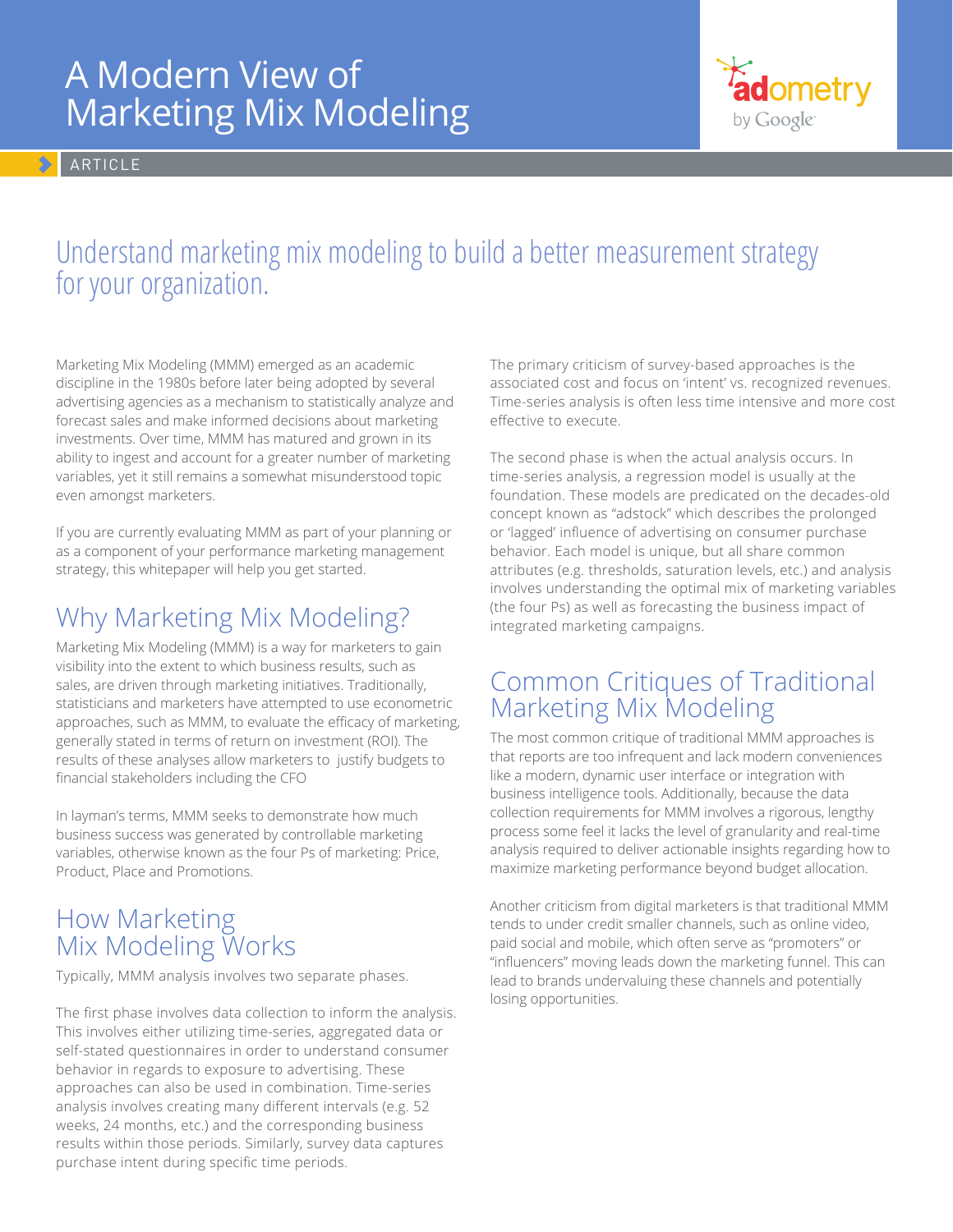#### Marketing Mix Modeling vs. Data-Driven Attribution

One major difference between MMM and marketing attribution is that MMM involves aggregate data, whereas digital marketing attribution involves one-to-one, userlevel data. Another difference is that MMM uses historical data (previous quarters or annual results) while marketing attribution, when applied to digital channels, often involves real-time analysis of performance data.

Conversely, it's important to note digital is only a piece — albeit growing -- of the overall marketing budget. For marketers that want to know how digital channels are performing relative to other traditional channels, such as TV, radio or direct mail, MMM and attribution can be employed together.

## Adometry and Marketing Mix Modeling

In order to keep up with the modern era of consumer behavior and marketing mix, Adometry believes MMM must incorporate both a top-down view of the marketing mix in combination with a bottoms-up data-driven attribution solution.

Adometry's approach is built on proven, econometric lag regression models designed to evaluate all marketing channels, encompassing both digital and traditional, offline channels including broadcast, print and out-of-home, in conjunction with external factors such as economic, competitive and promotions to accurately measure their effects on key business outcomes. A unique data analysis process then integrates aggregate-level, time-series marketing data sets with exogenous data (seasonality, competitive information, etc.) to drive a more accurate understanding of the complete marketing mix.

#### Preparing for Marketing Mix Modeling

Like any other strategic initiative, Marketing Mix Modeling is most successful when approached holistically by key stakeholders across the organization. Following the steps below will allow you to get the most from your MMM engagement.

- **1. Establish goals.** Before you begin, you need to clearly define organizational priorities and key questions the MMM initiative will seek to answer. These questions will guide both the scope of your MMM initiative as well as the data requirements to offer actionable recommendations.
- **2. Align your organization and key stakeholders to understand the data.** For most organizations, collecting relevant data for modeling will involve assembling a team encompassing the CMO, TV channel owners, site analytics, agency partners, CRM managers and more. These individuals should be engaged early in the process to establish ownership and a common roadmap for the MMM initiative.
- **3. Identify relevant data.** Start with existing data repositories. Take advantage of your organization's Business Intelligence platform and other key reporting tools to understand what data has already been collected and can be repurposed for MMM. This will save time and help involve stakeholders responsible for managing those tools.
- **4. Understand your access to data sources, including any limitations.** Take time to create an inventory of available data, at as granular a level as possible, as well as any associated costs. Keep in mind, in some cases third-party data only may be accessible indirectly through a subscription. You'll also want to account for data frequency across sources including any limitations or delays for offline data sources.

#### Completing the Picture: Marketing Mix Modeling Plus Data-Driven Attribution

Brands that rely on both digital and offline channels should absolutely explore integrating digital attribution into MMM analysis to inform decision making and ensure digital channels are accurately captured and accounted for within forecasting models.

Just as digital analysis alone is incapable of delivering a truly comprehensive view of marketing performance — both online and offline — traditional MMM analysis often lacks the granularity required to fuel strategic decisions around optimal annual marketing spend, across channels, brands and geographies. Incorporating digital attribution within MMM analysis offers the most complete view of marketing performance to give you — and the C-suite — the information you need to get the most from your marketing investments.